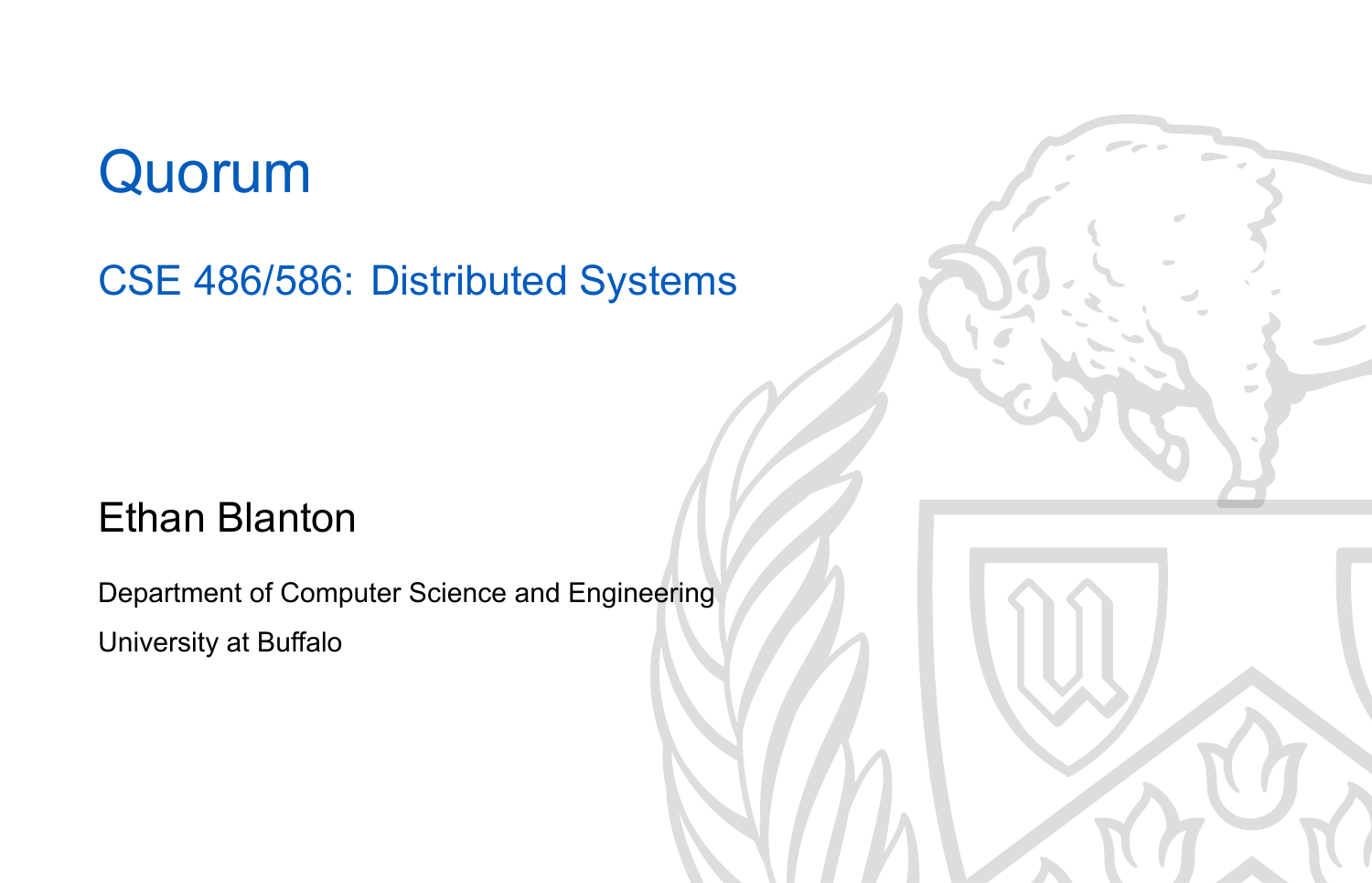## Quorum

We saw quorum for atomic commitment in Raft.

There are other uses for quorum, including:

- Transaction commitment
- Read-write ordering
- **Mutual exclusion**

They're all related in mechanism and protocol.

Different uses have different rules for quorum.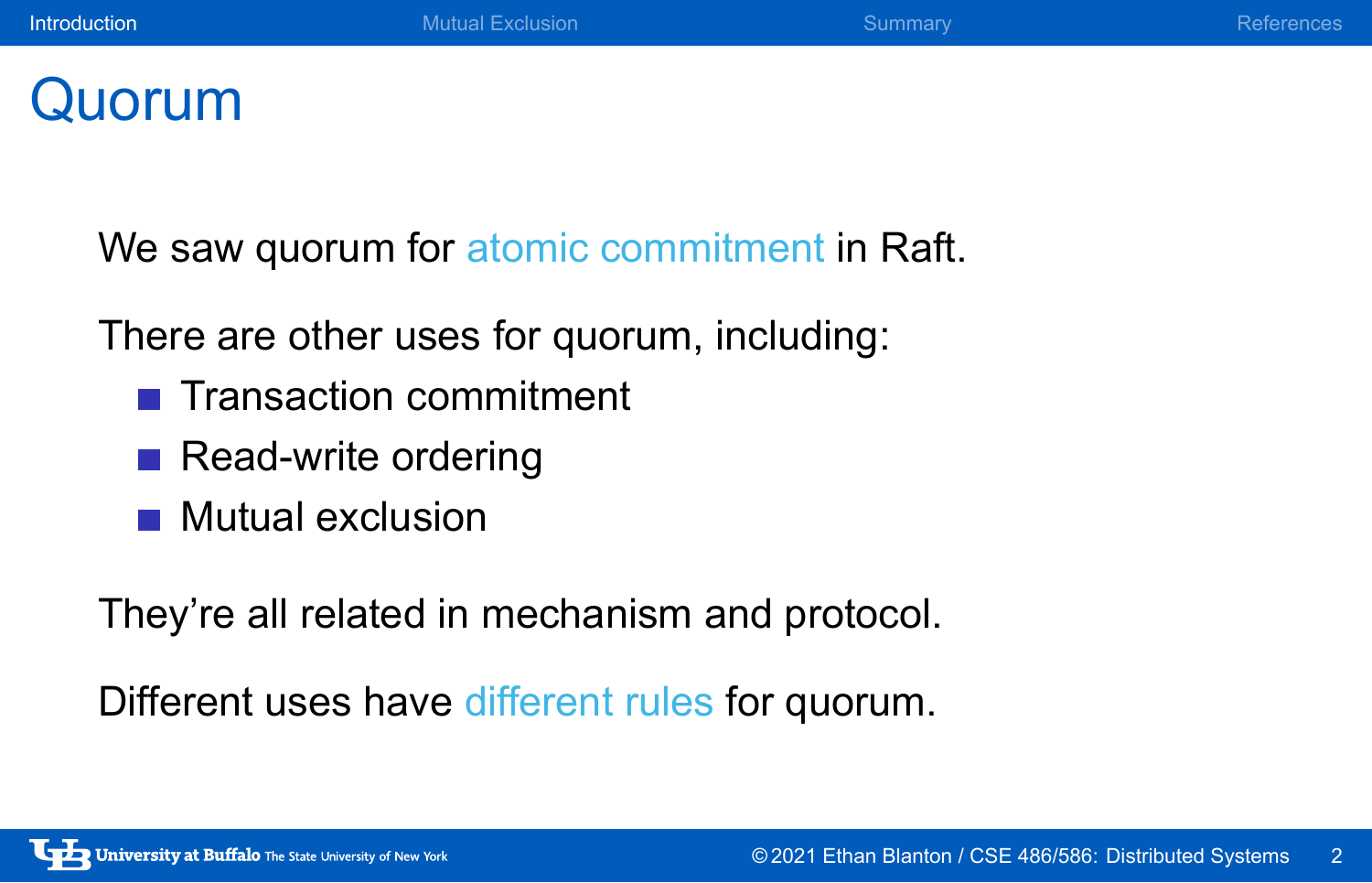## Transaction Commitment

Transactions are a sequence of operations that:

- Are typically related in some way
- **Must either all succeed or all fail**
- Failed operations have no effect

Quorum can be used to commit transactions.

…Raft could be used for this, but there are more efficient protocols.

(We'll talk more about transactions later.)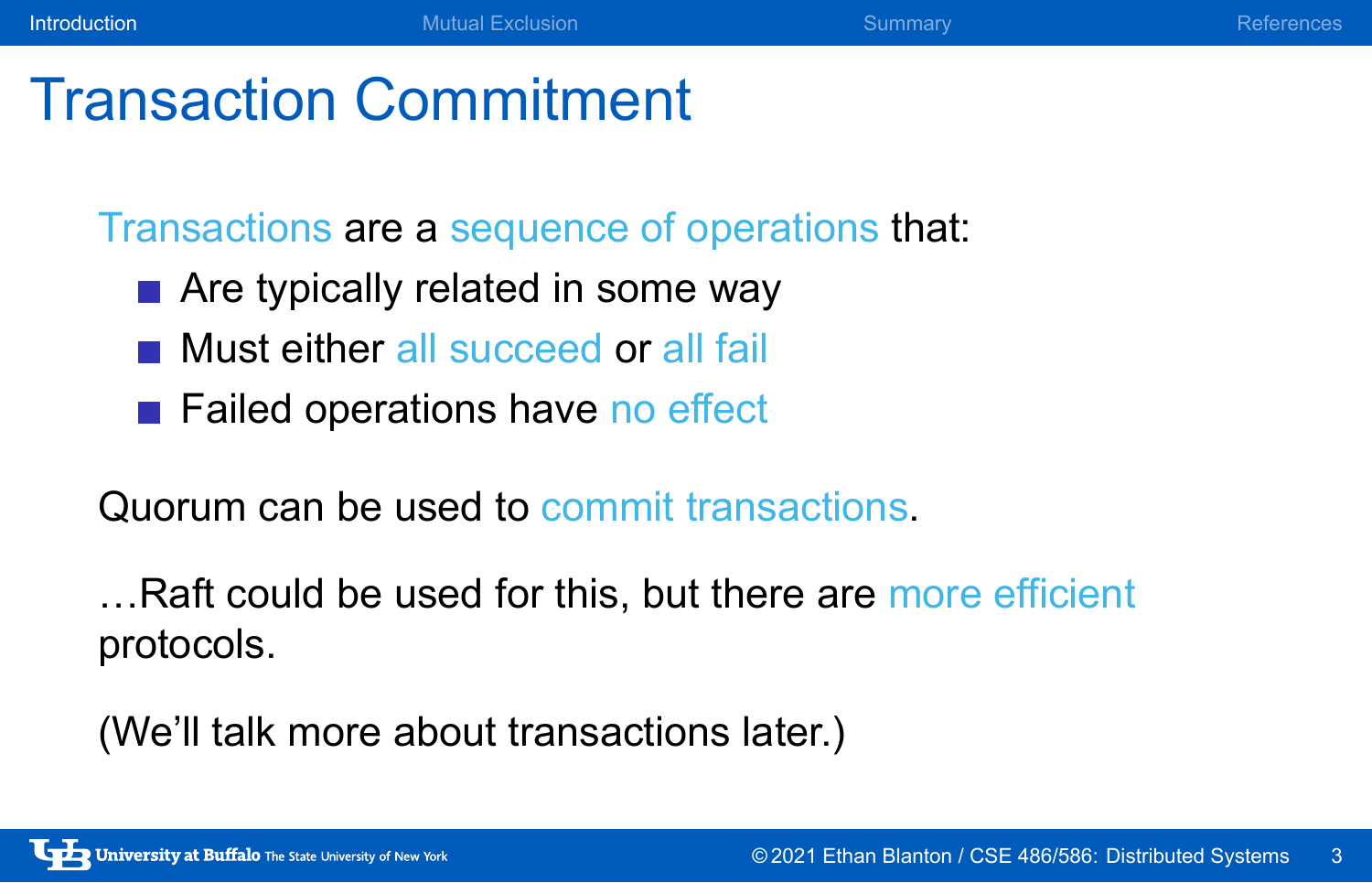**Introduction** References **Mutual Exclusion** Mutual Exclusion Summary References

## Read/Write Ordering

Quorum can be used to order reads and writes such that:

- $\blacksquare$  Before some time  $t$ , all reads are before a given write
- After time *t*, all reads are after a given write

This is a form of serializability.

(We'll talk more about serializability later.)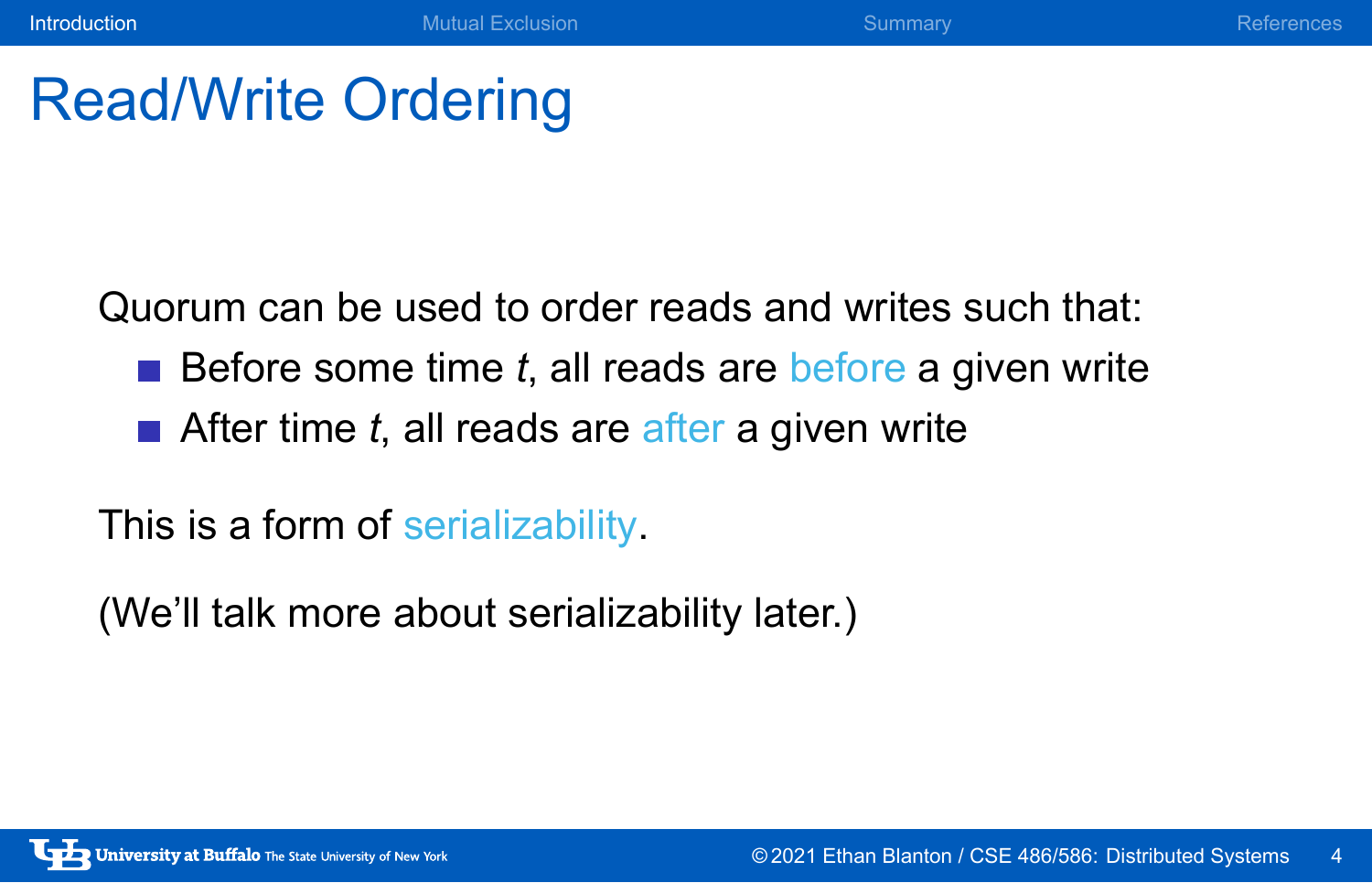Mutual Exclusion

Quorum can be used to ensure exclusive access.

This is also essentially a commit:

 $\blacksquare$  The committed value is the current lock holder.

This can provide mutual exclusion in the face of failure.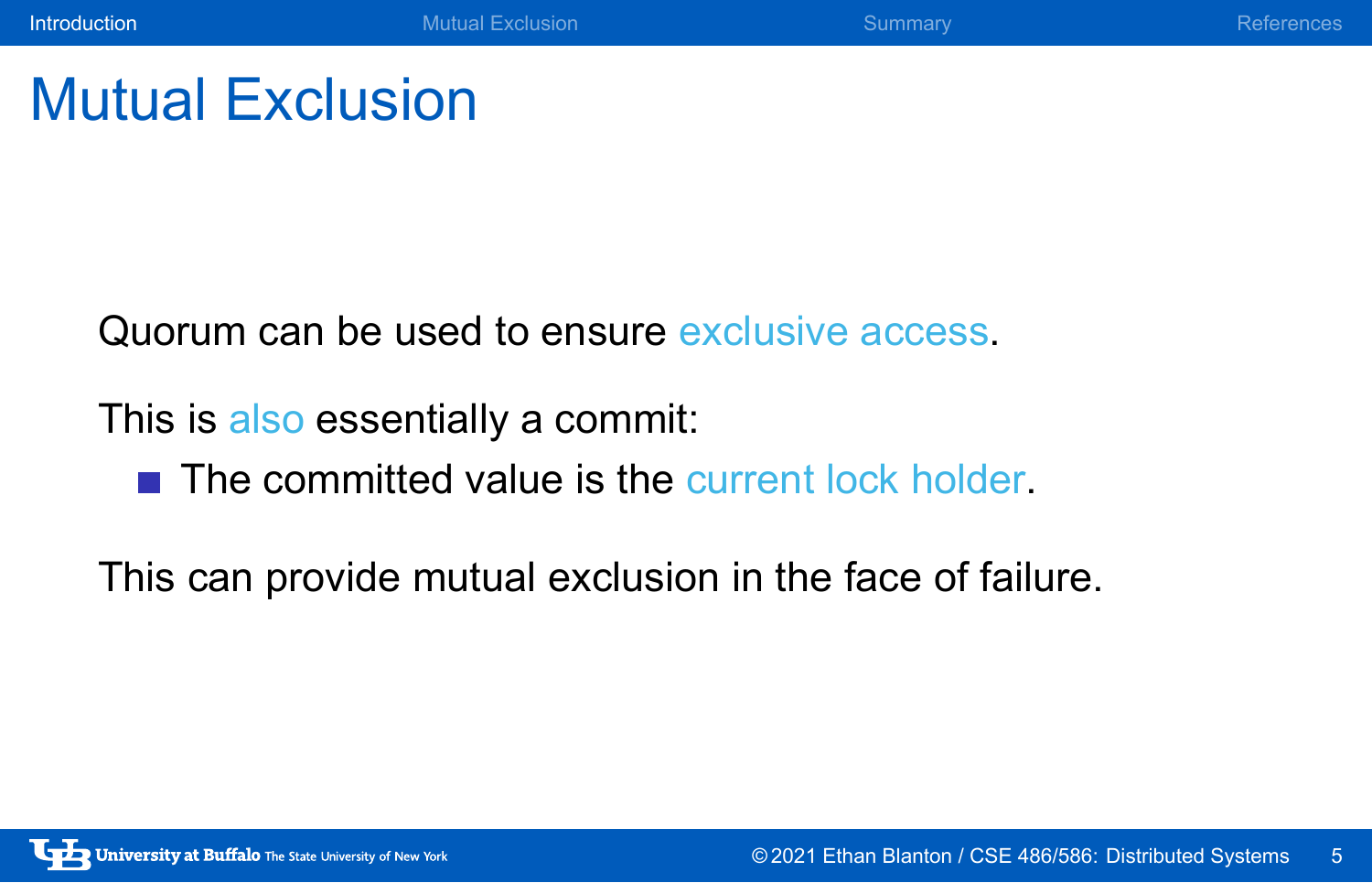## Maekawa's Algorithm

Maekawa proposed an efficient algorithm for mutual exclusion. [1]

It requires only *O*( *√ n*) messages to be exchanged for *n* hosts!

It does this by carefully selecting the hosts to contact.

As *n* grows, this is considerably easier than Ricart and Agrawala. [2]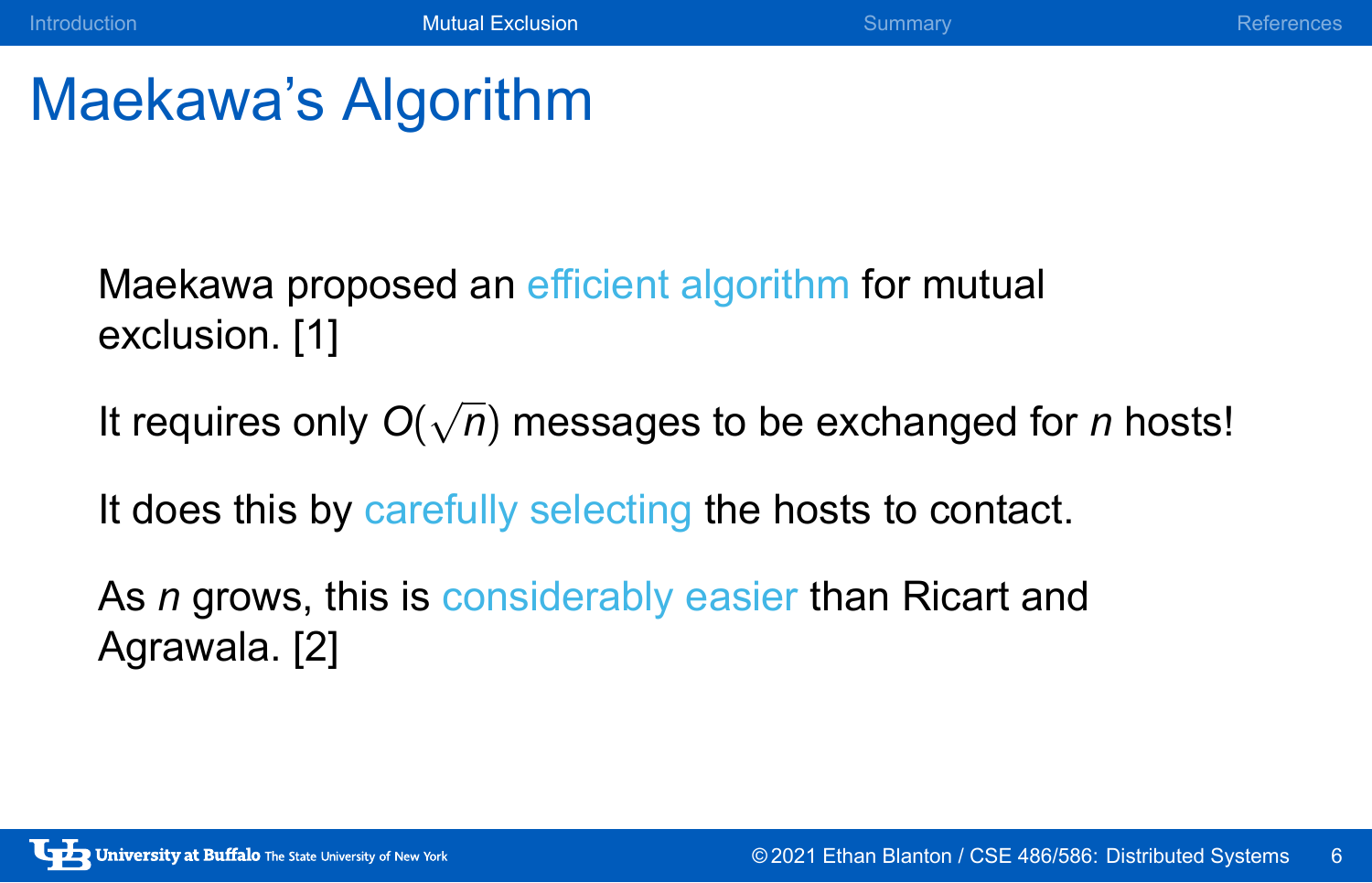## Permission Subsets

All processes in the algorithm are divided into subsets.

Every process  $p_i$ , 1  $\leq$  *i*  $\leq$  *n*, belongs primarily to some subset  $S_i$ .

For every process  $p_i$  and  $p_j$ , 1  $\leq$  *i*, *j*  $\leq$  *n*, S<sub>*i*</sub>  $\cap$  S<sub>*j*</sub>  $\neq \varnothing$ .

This means that  $\rho_i$  is also in other subsets!

A process must receive permission from its entire subset to enter the critical section.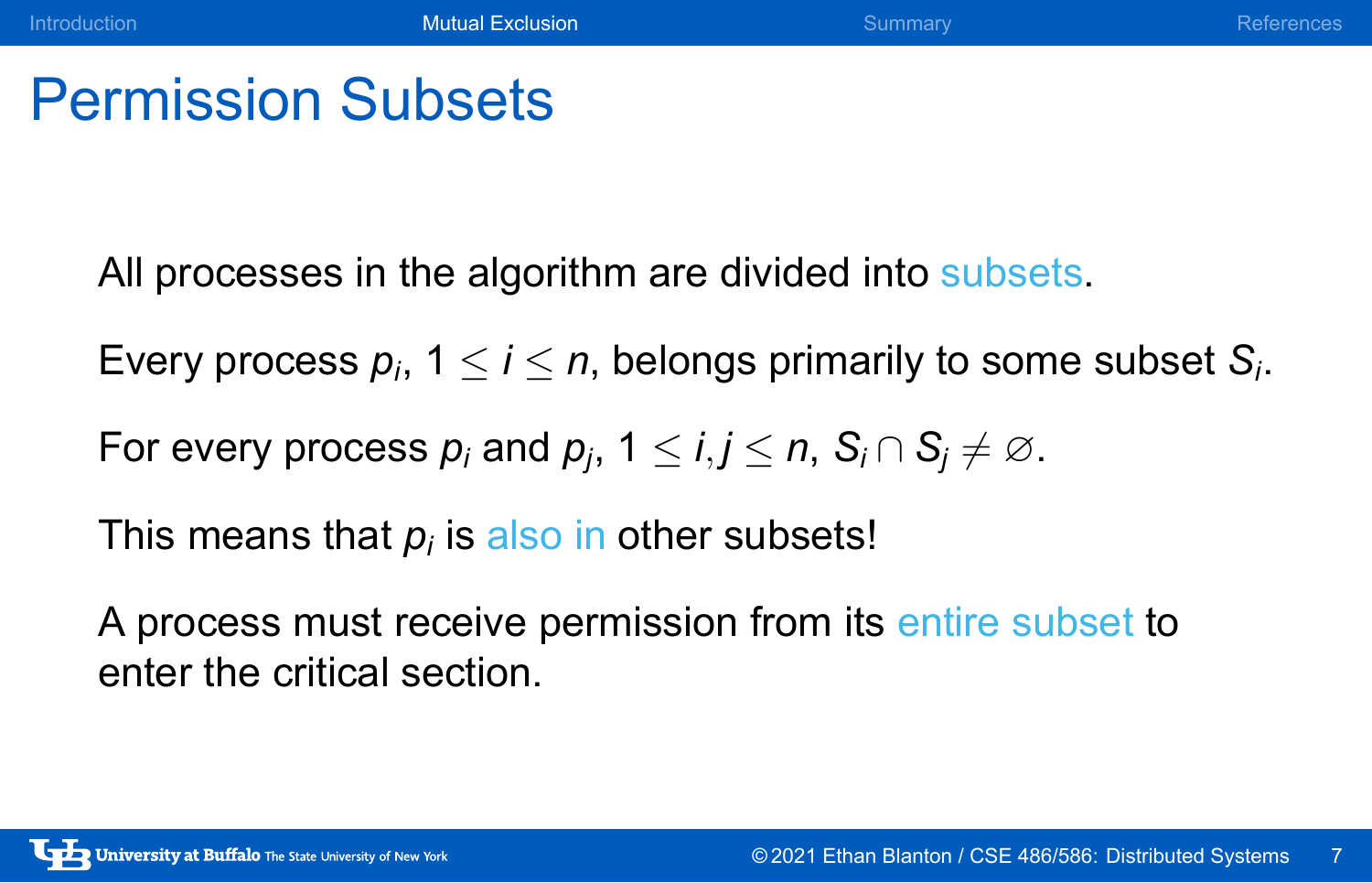## Set Sizes

There are *K* members of each subset *S<sup>i</sup>* .

Every process  $p_i$  is a member of D subsets.

If  $K = n$  and  $D = n$ , the algorithm is Ricart and Agrawala.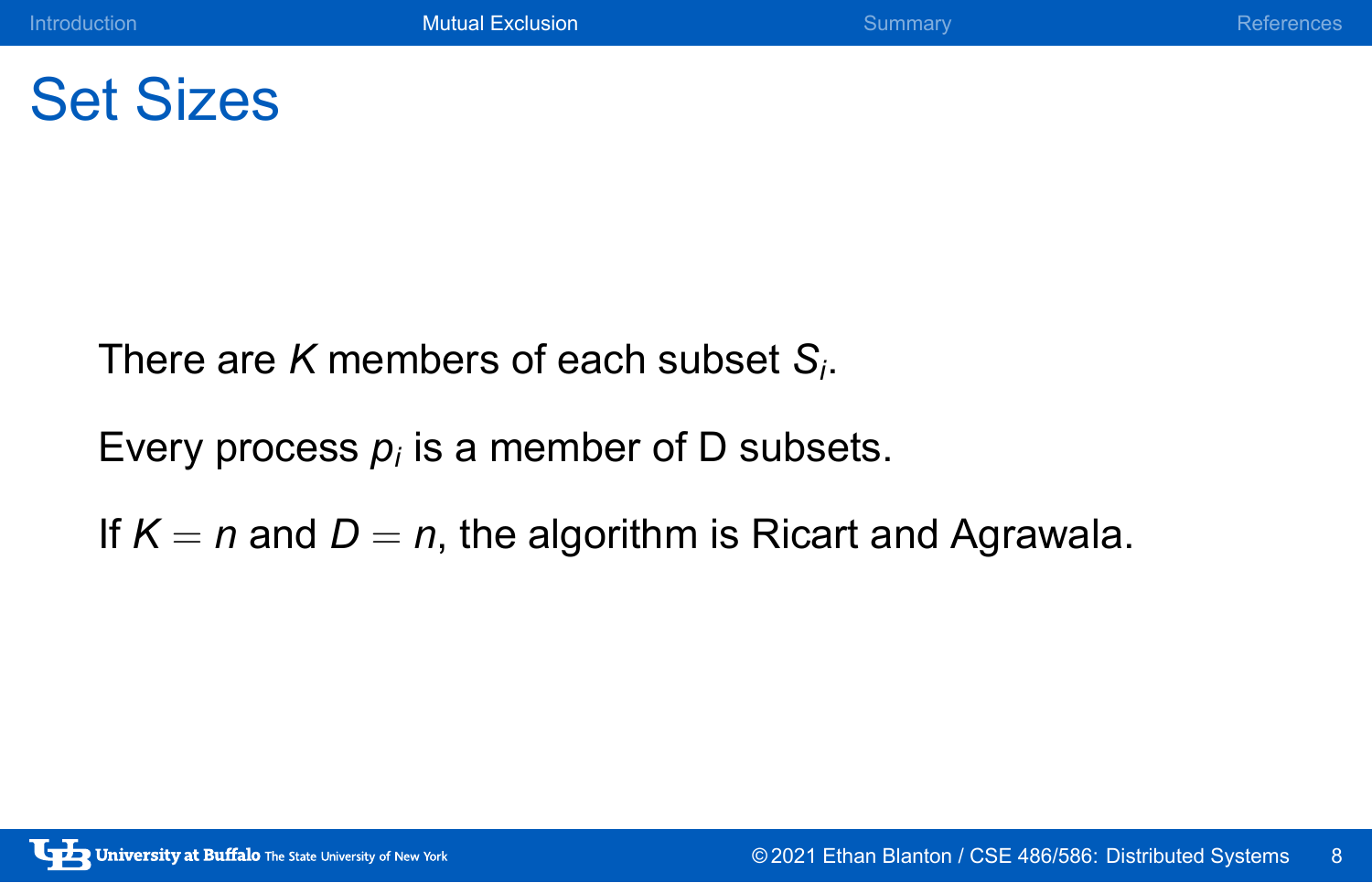Introduction **Controllect Controllect Controllect Controllect Controllect Controllect Controllect Controllect Controllect Controllect Controllect Controllect Controllect Controllect Controllect Controllect Controllect Cont** 

## Choosing Subsets

Subsets are chosen carefully.

The paper describes the selection scheme:

*The problem of finding a set of S<sup>i</sup> 's that satisfies these conditions is equivalent to finding a finite projective plane of N points.*

For now, let's assume the sets can be created.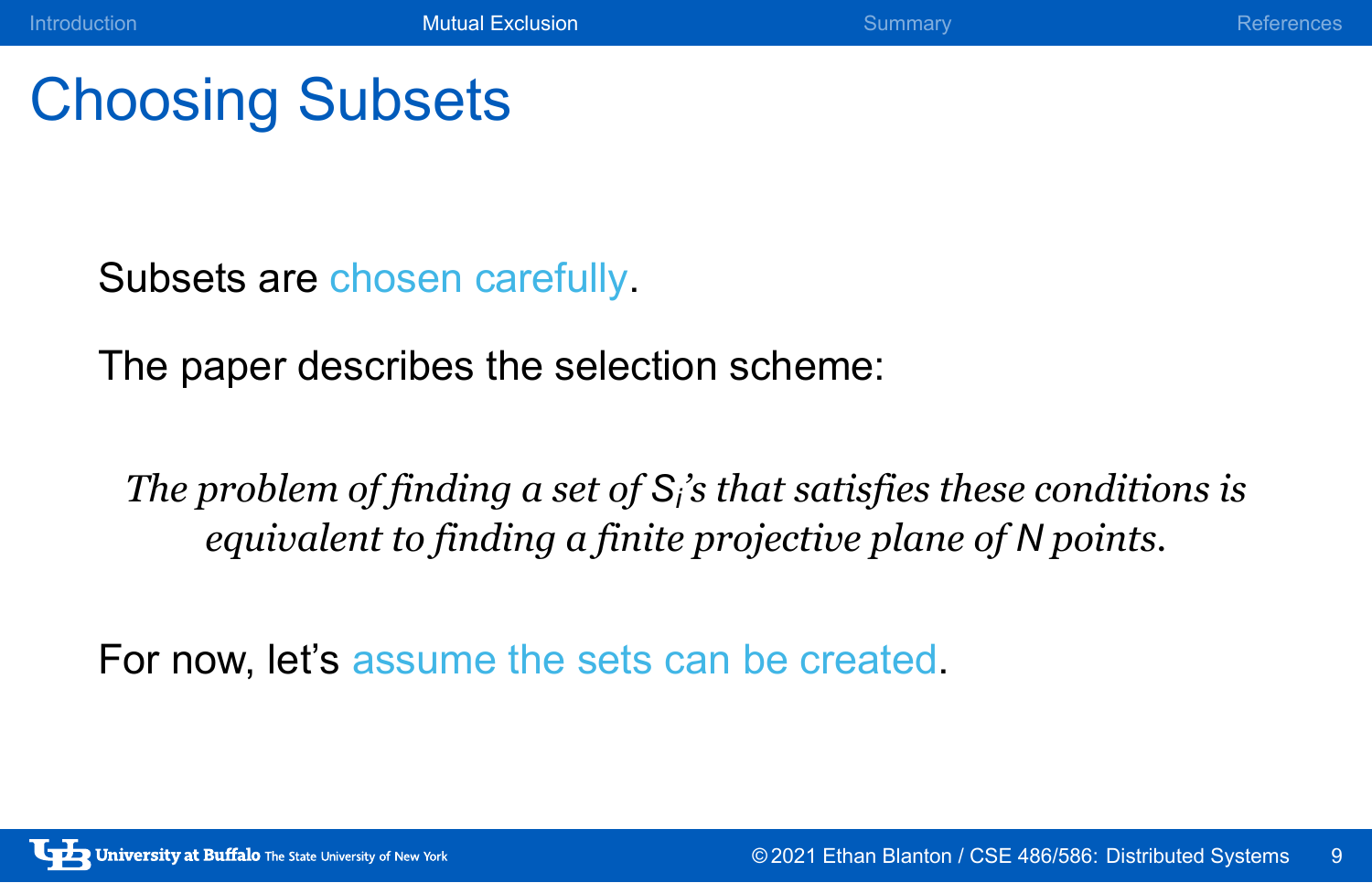Introduction **Controllect Controllect Controllect Controllect Controllect Controllect Controllect Controllect Controllect Controllect Controllect Controllect Controllect Controllect Controllect Controllect Controllect Cont** 

## Acquiring the Lock

Lock acquisition is the same algorithm as Ricart and Agrawala:

- Every node keeps a timestamp
- The node sends a timestamped request to all other nodes in its subset
- **Exentually it receives** *K* replies and enters its critical section

Lock release is likewise the same:

The node sends a release to all other nodes in its subset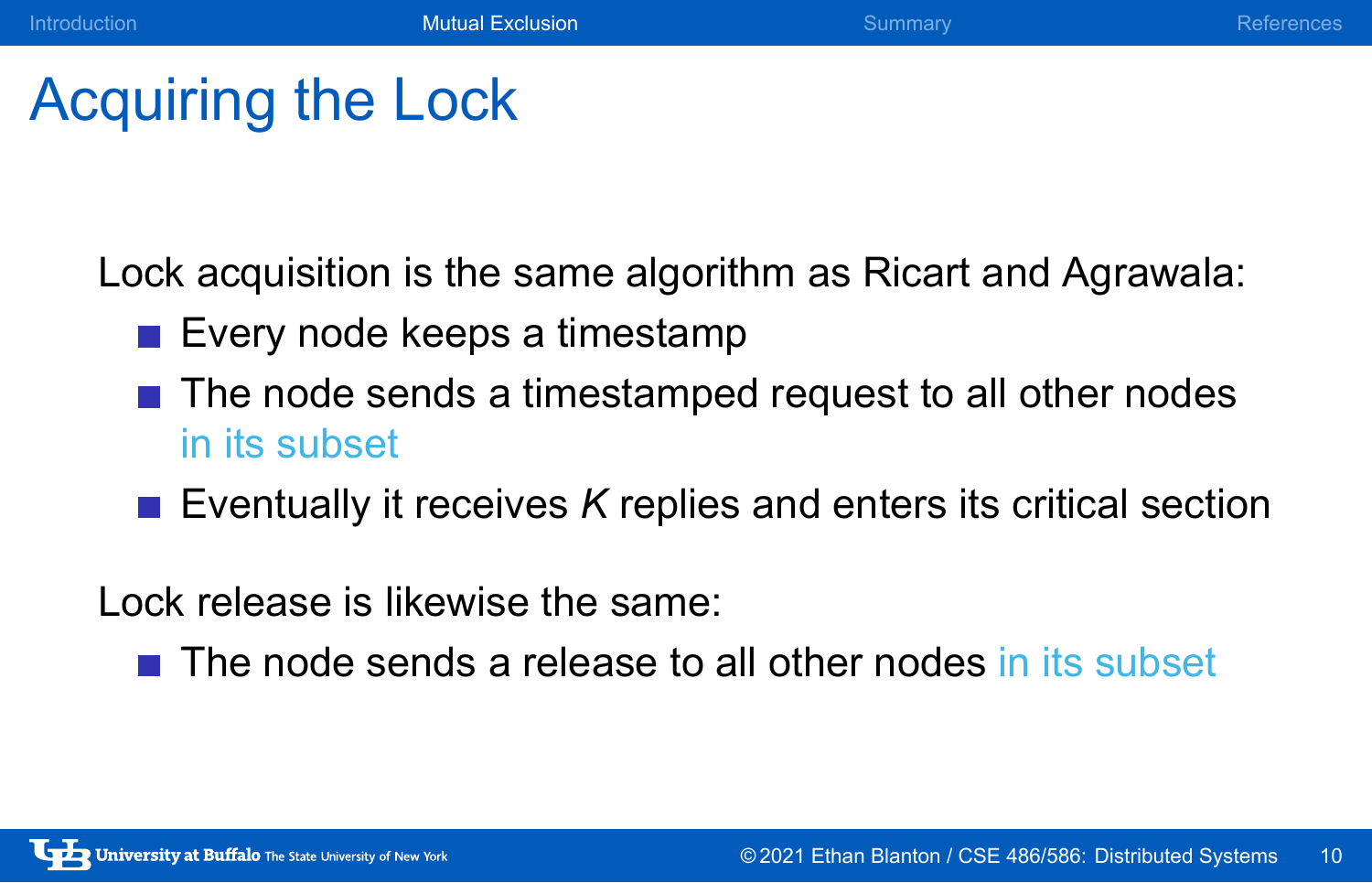

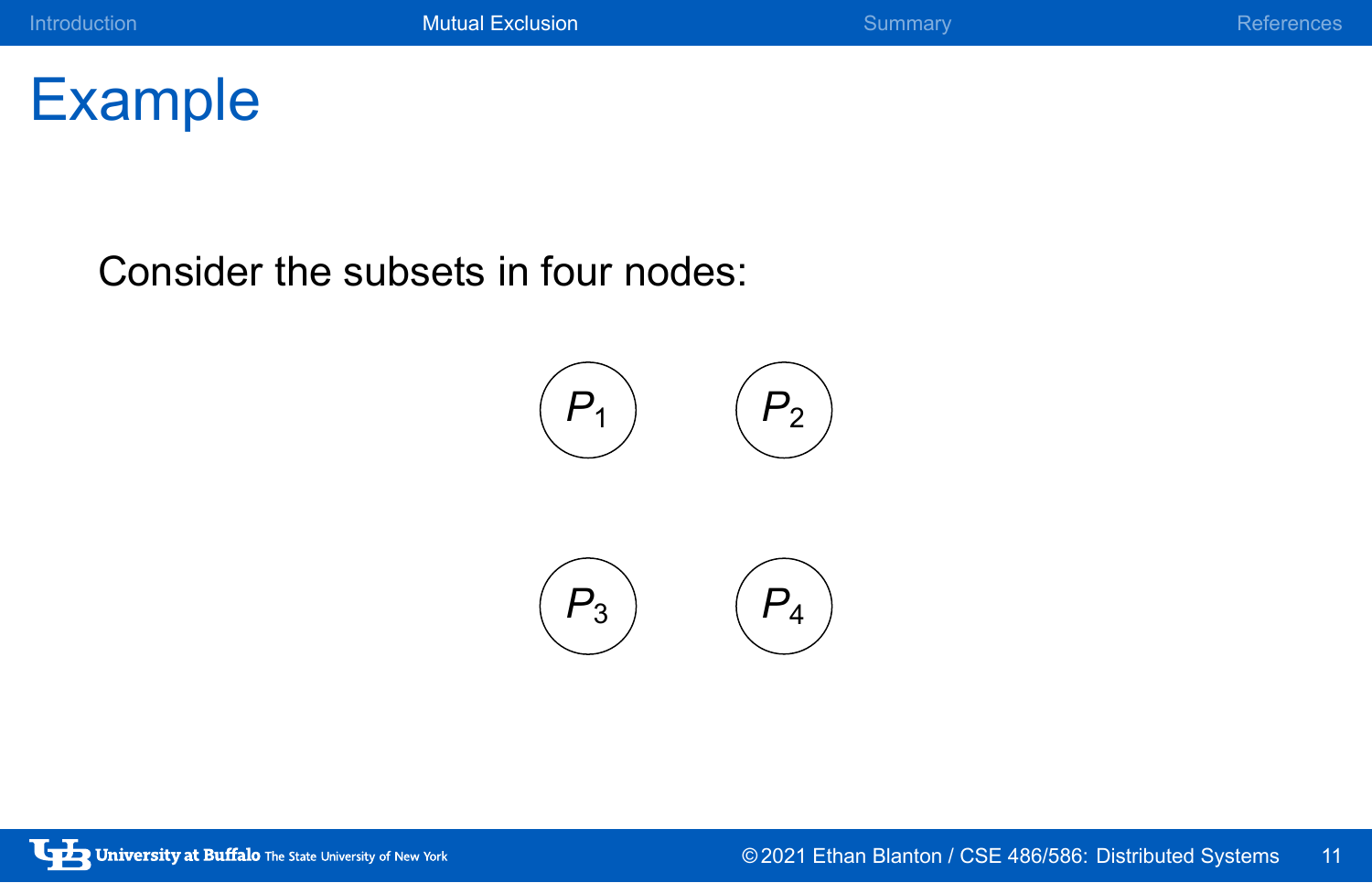

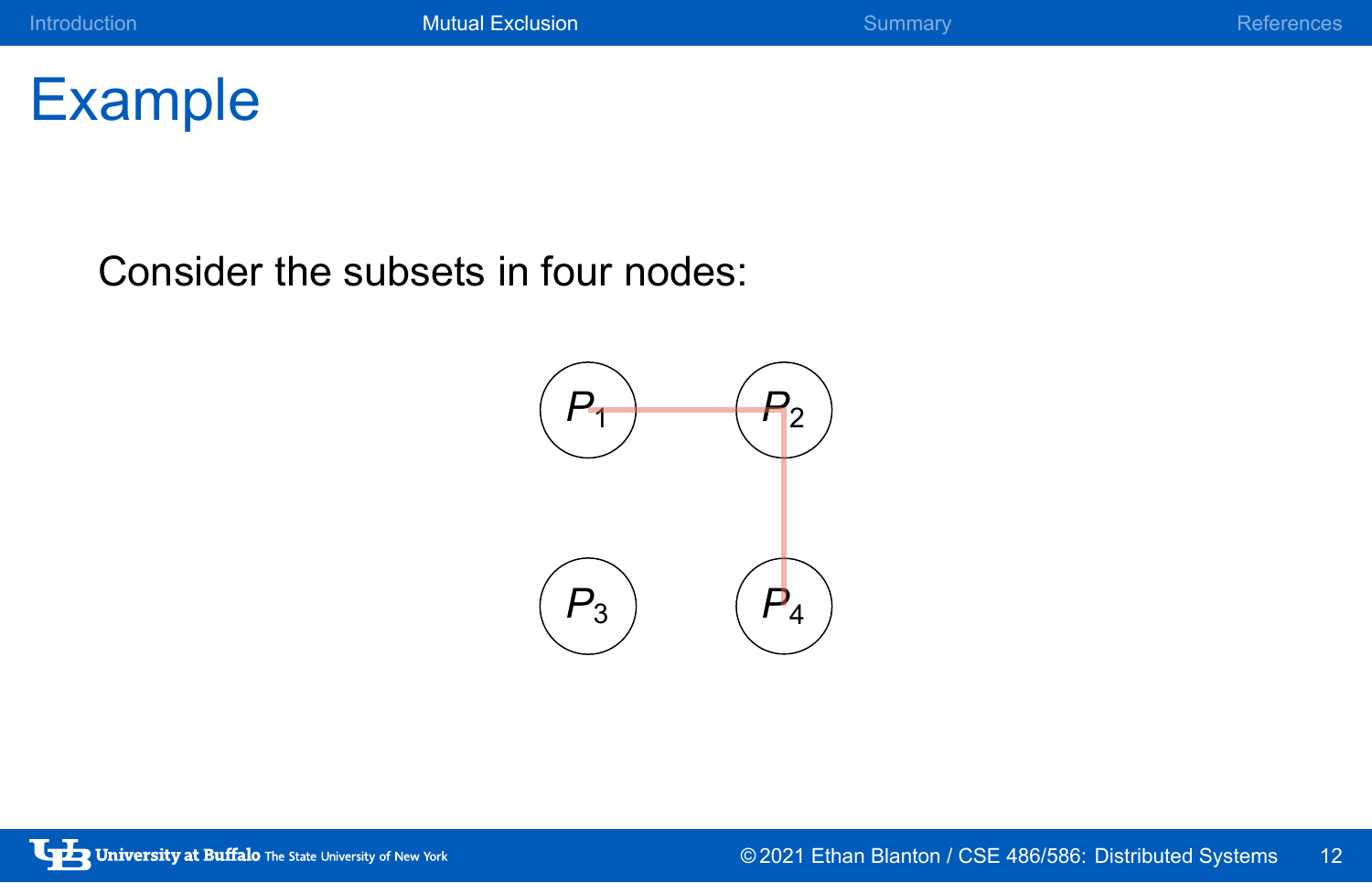

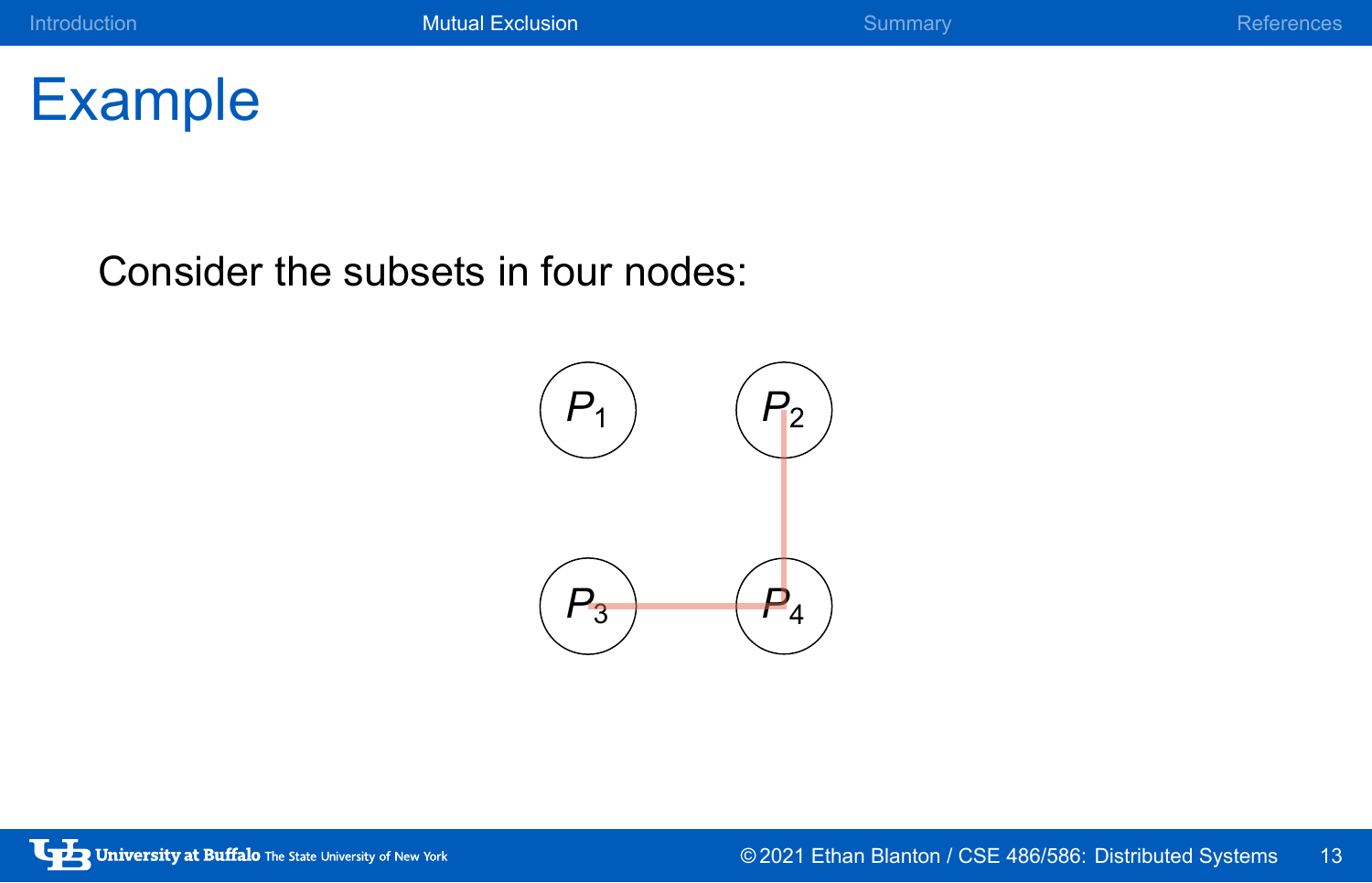

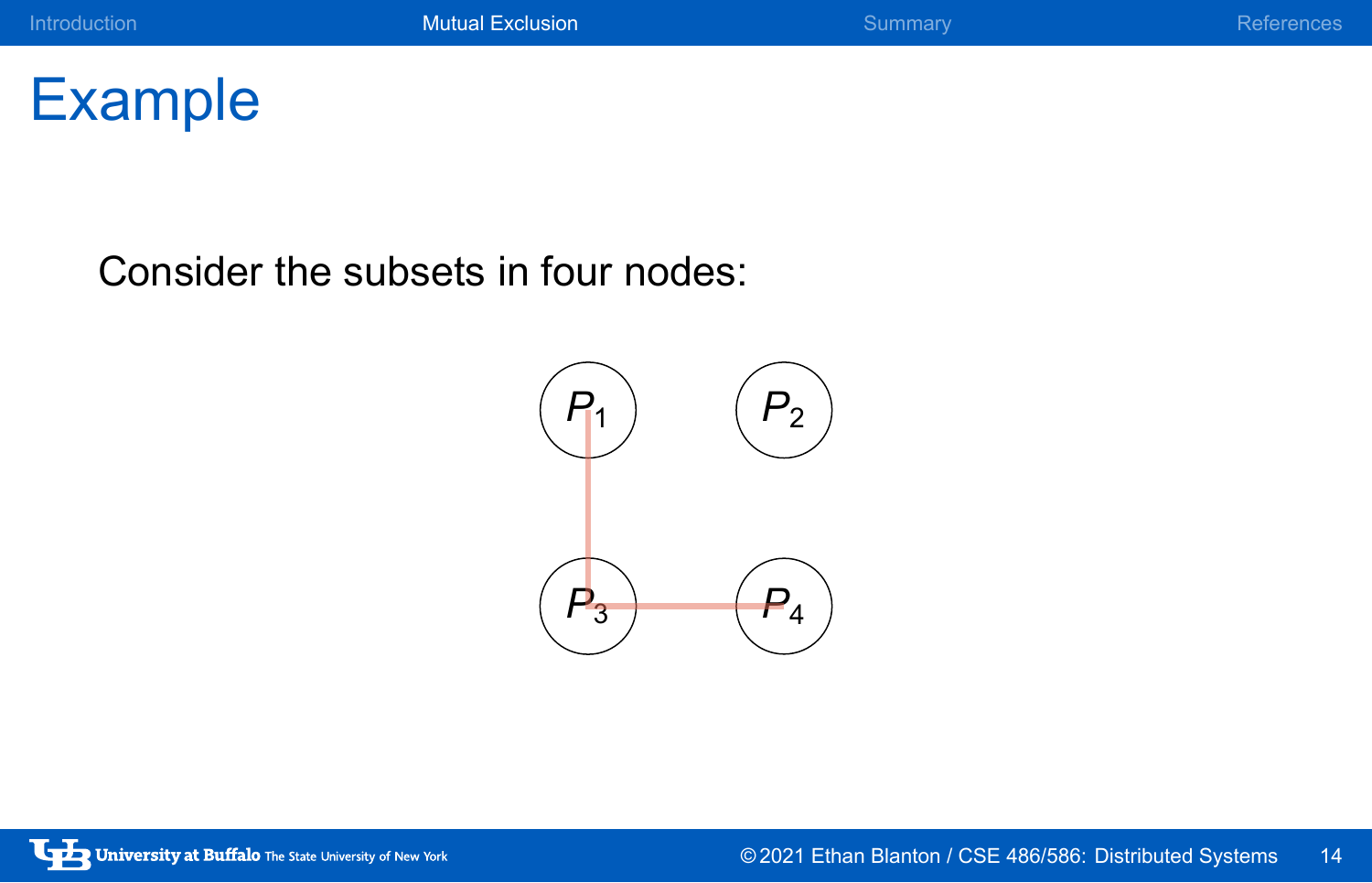

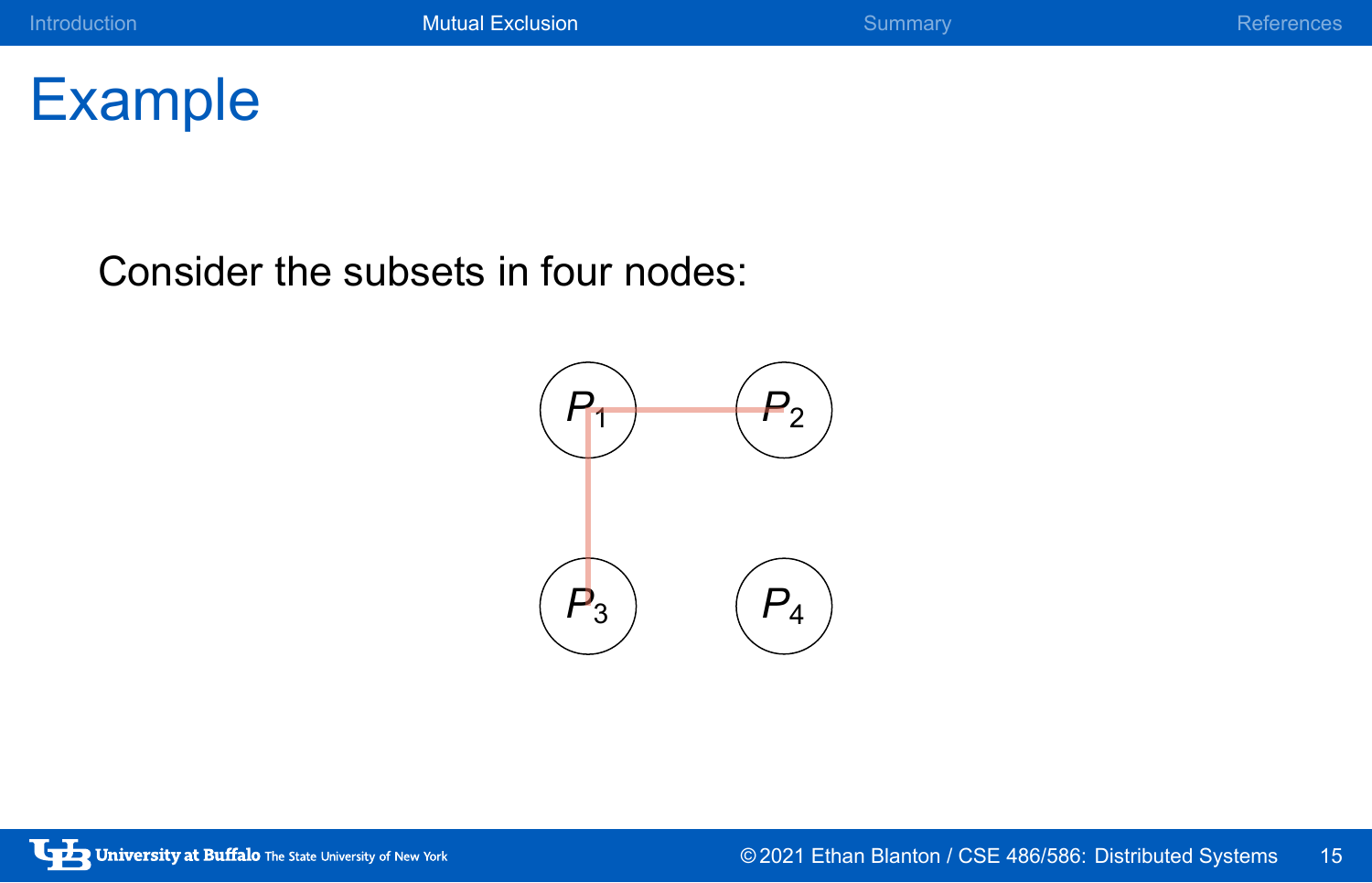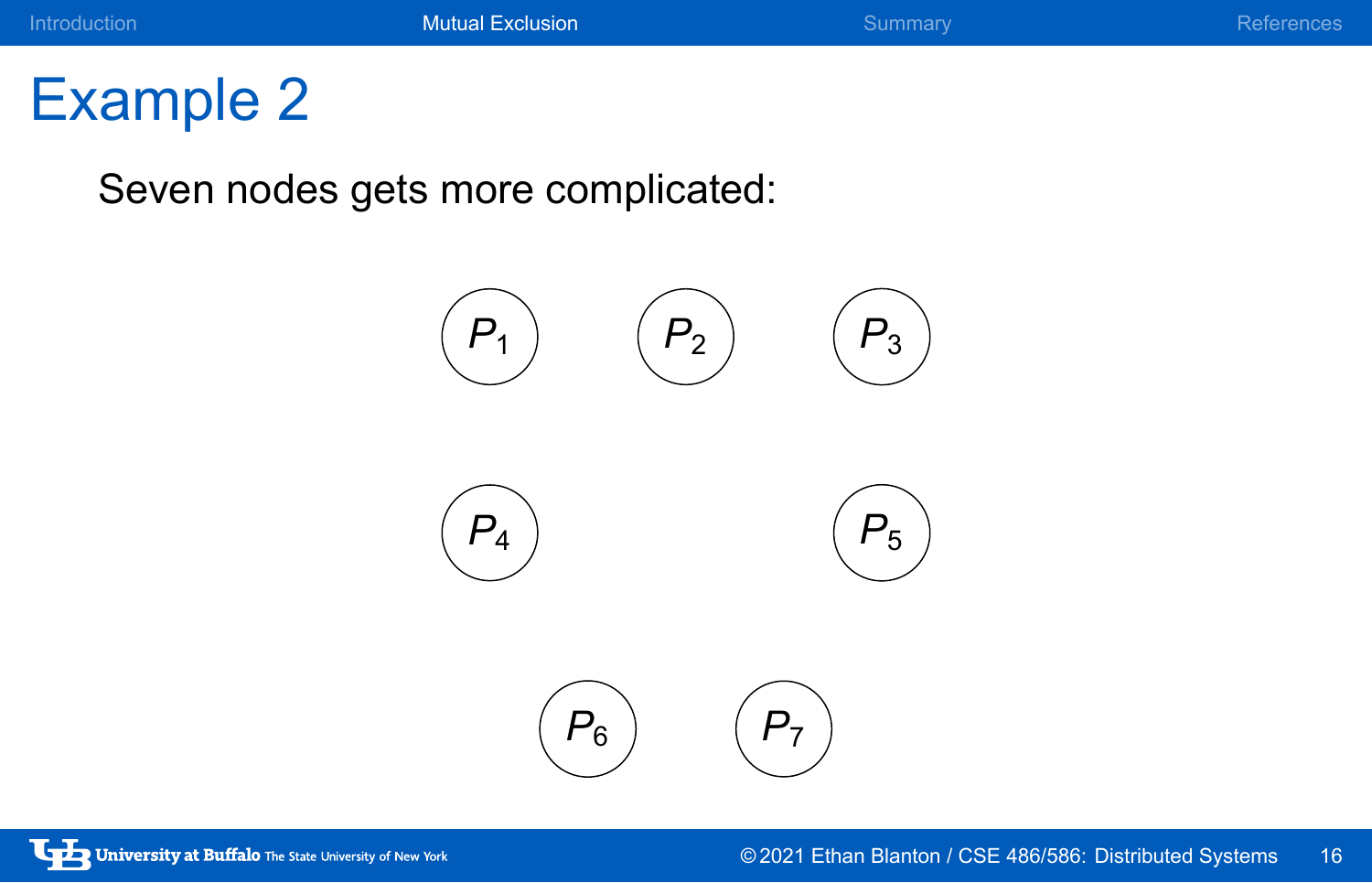### **Introduction Mutual Exclusion Mutual Exclusion** Summary **References**

# Example 2

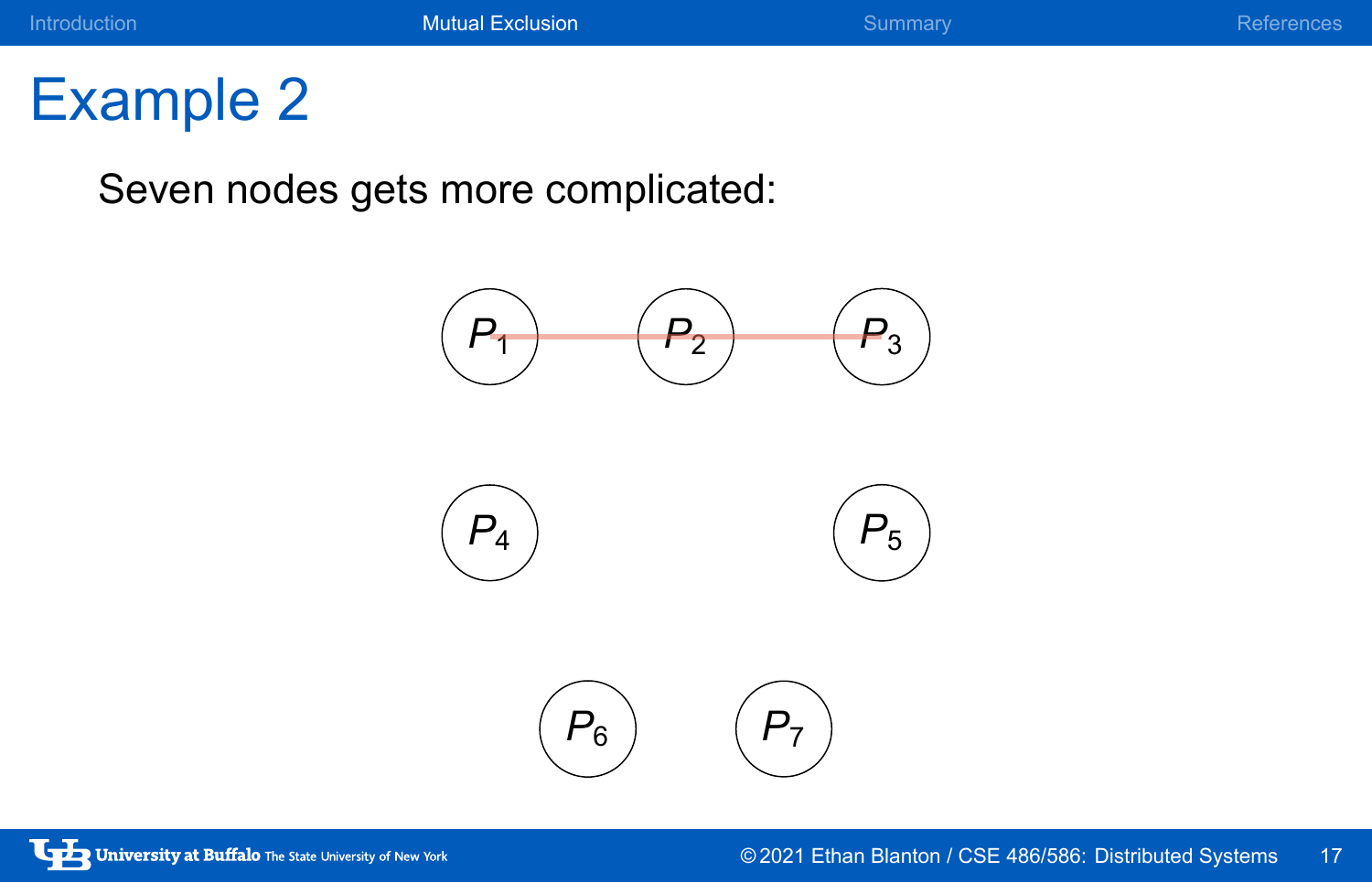

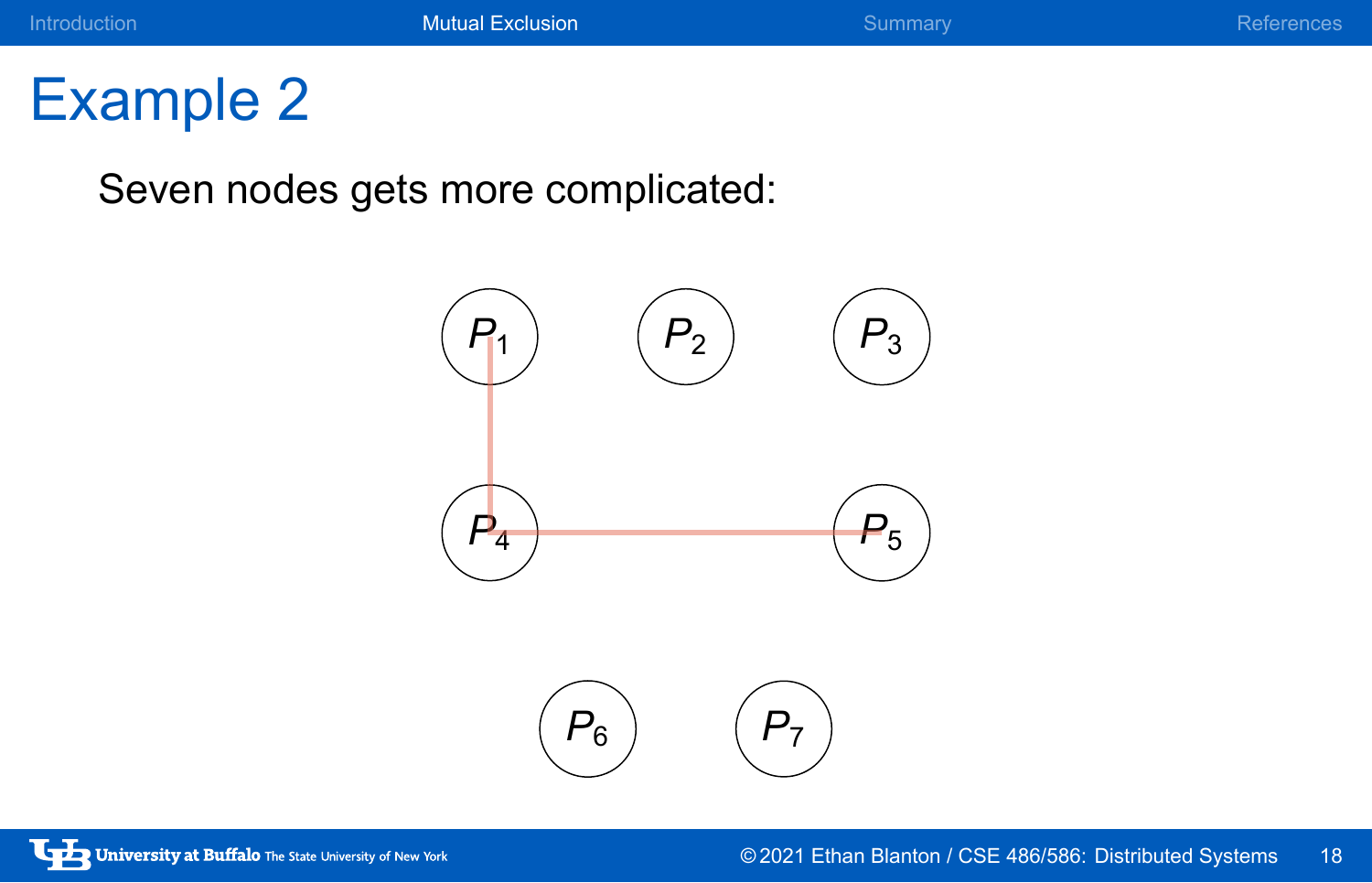

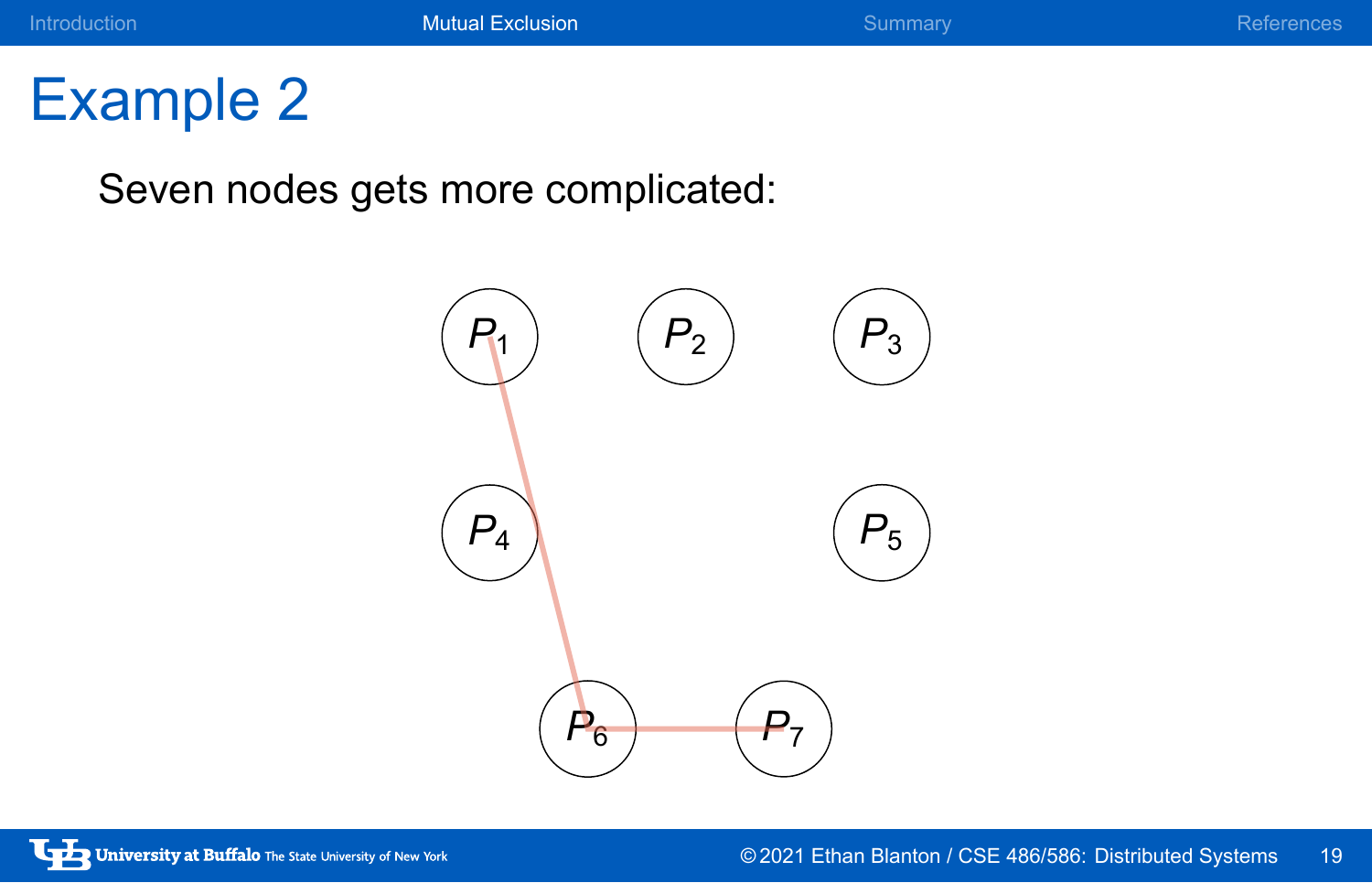

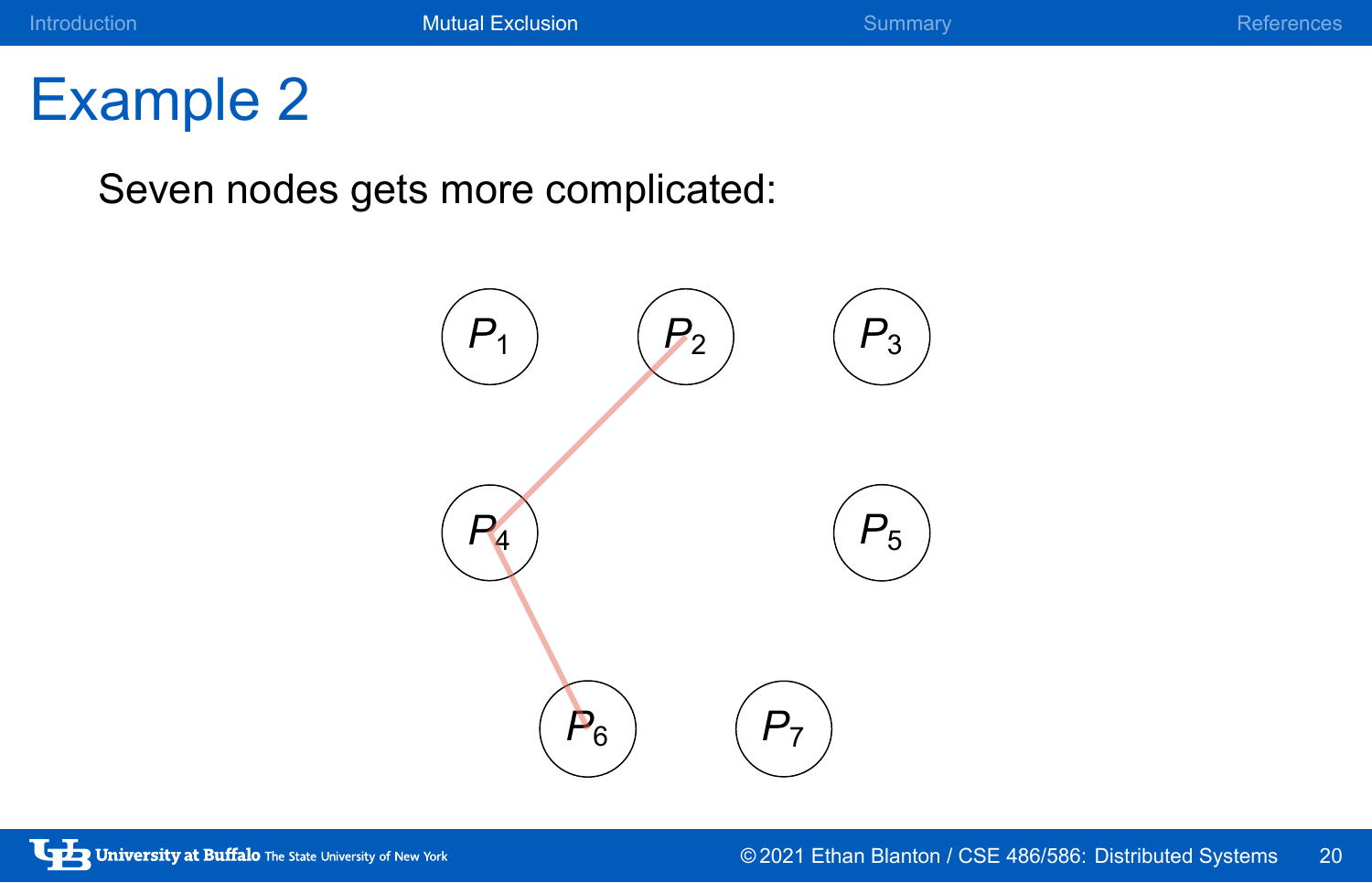

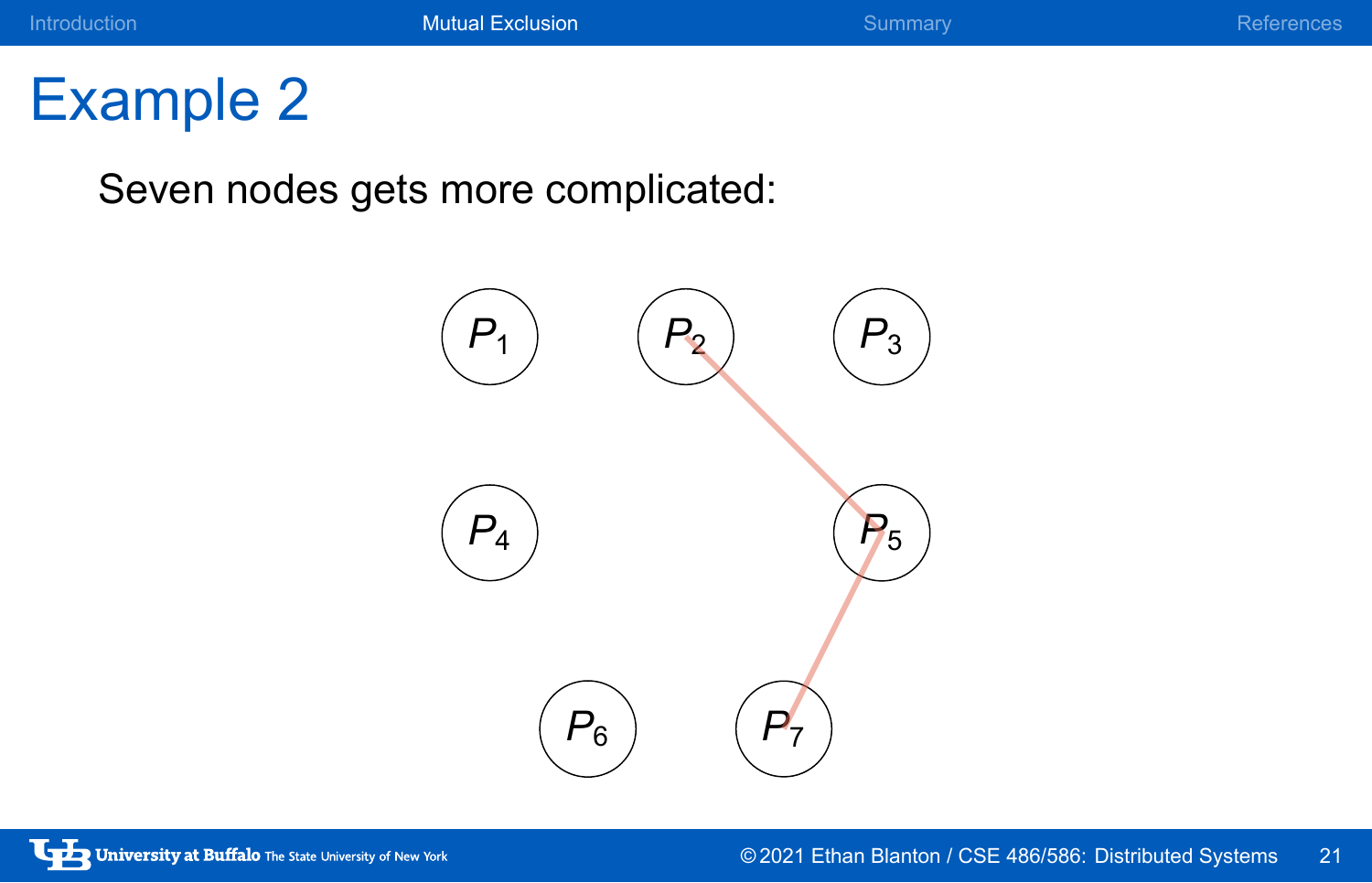

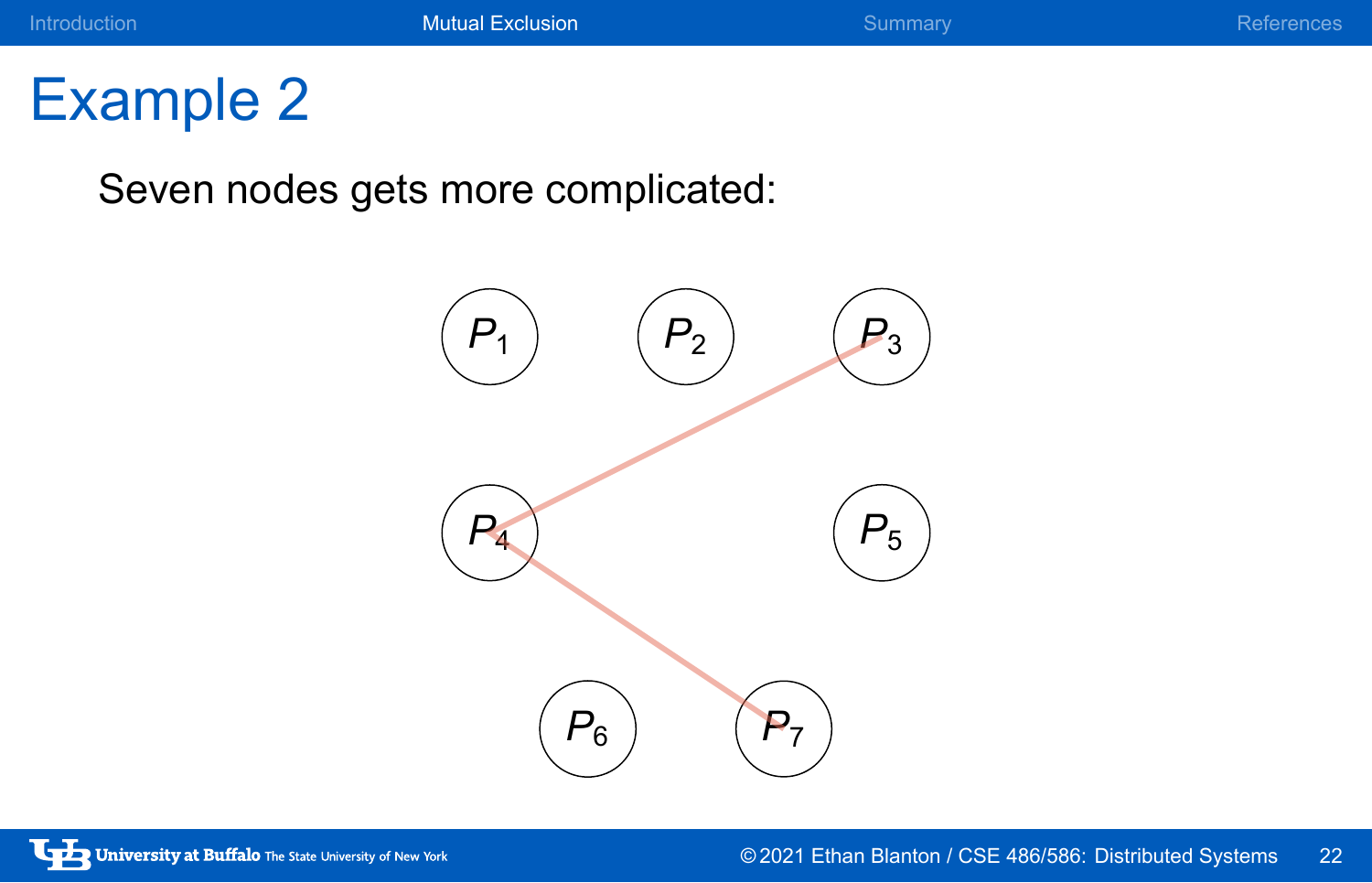

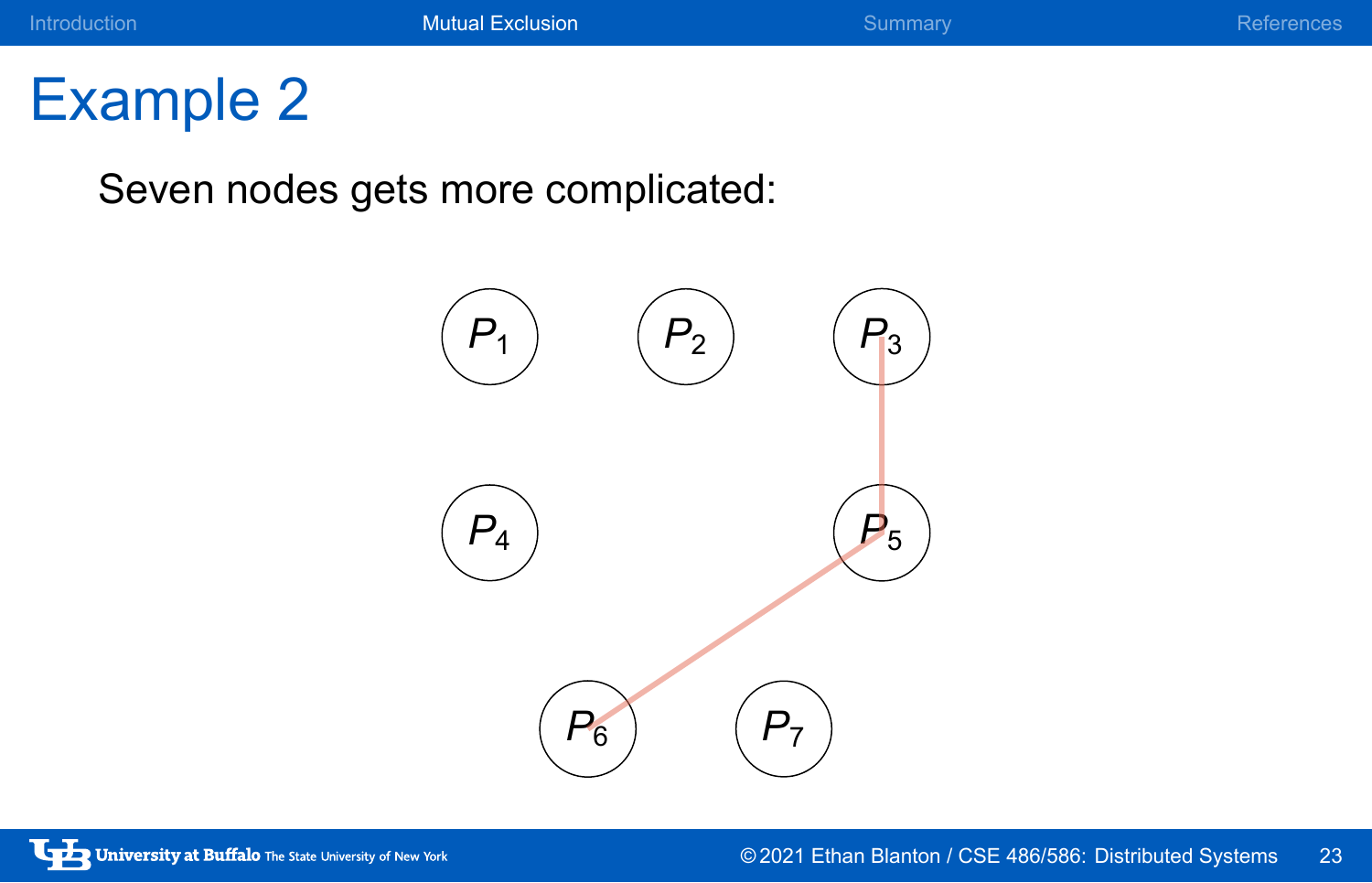## **Deadlock**

Consider three processes:  $p_1$ ,  $p_2$ ,  $p_3$ .

Three subsets: (*p*1*, p*2), (*p*2*, p*3), (*p*3*, p*1).

Now consider that each process locks at the same time.

Every subset has one locking process, and is waiting on another.

This is deadlock!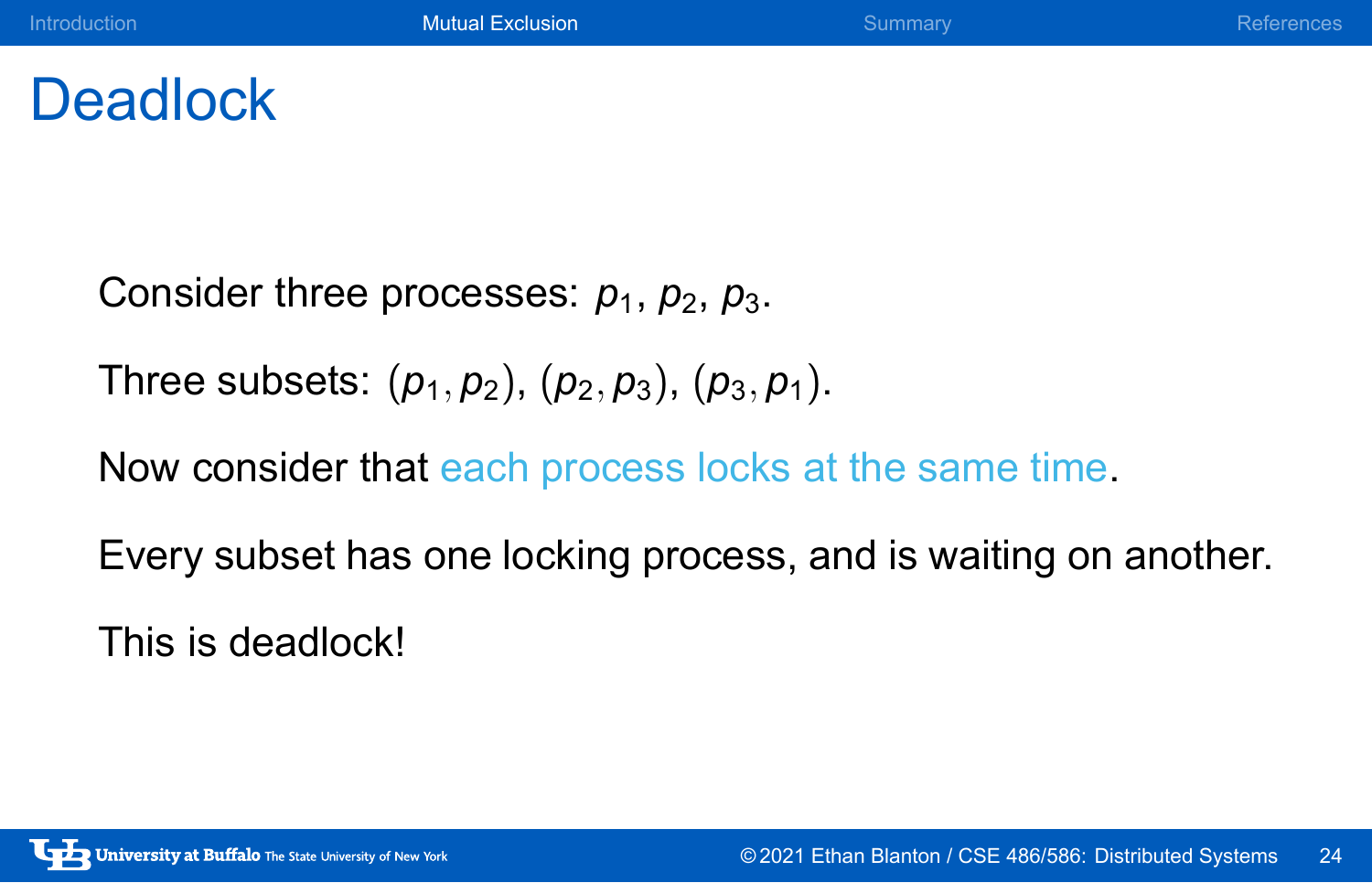## Relinquishment

Maekawa must modify Ricart and Agrawala to prevent deadlock.

Instead of witholding a response, processes send a FAILED message.

Processes waiting to lock keep track of FAILED messages.

If a process becomes aware of two processes requesting its permission to lock, it sends an INQUIRE message to the process with the lower-priority lock.

If that processs received any FAILED message, it relinquishes.

(There are more complications.)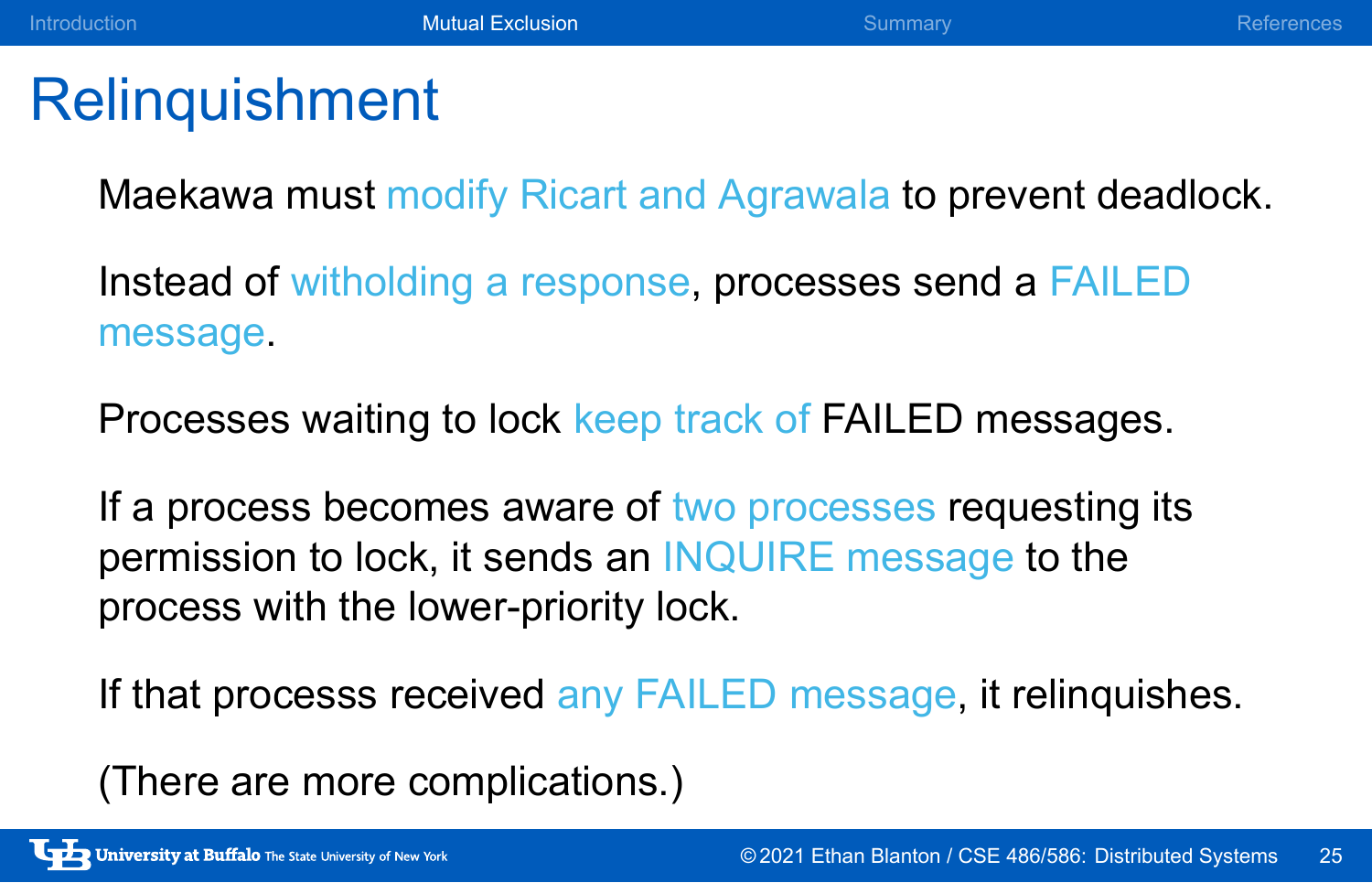## **Observations**

This is safe because every quorum overlaps.

If any quorum holds the lock, no other quorum can complete.

This depends on perfect subset selection.

There may be several possible solutions for any set of processes!

Process membership and subsets are static configurations.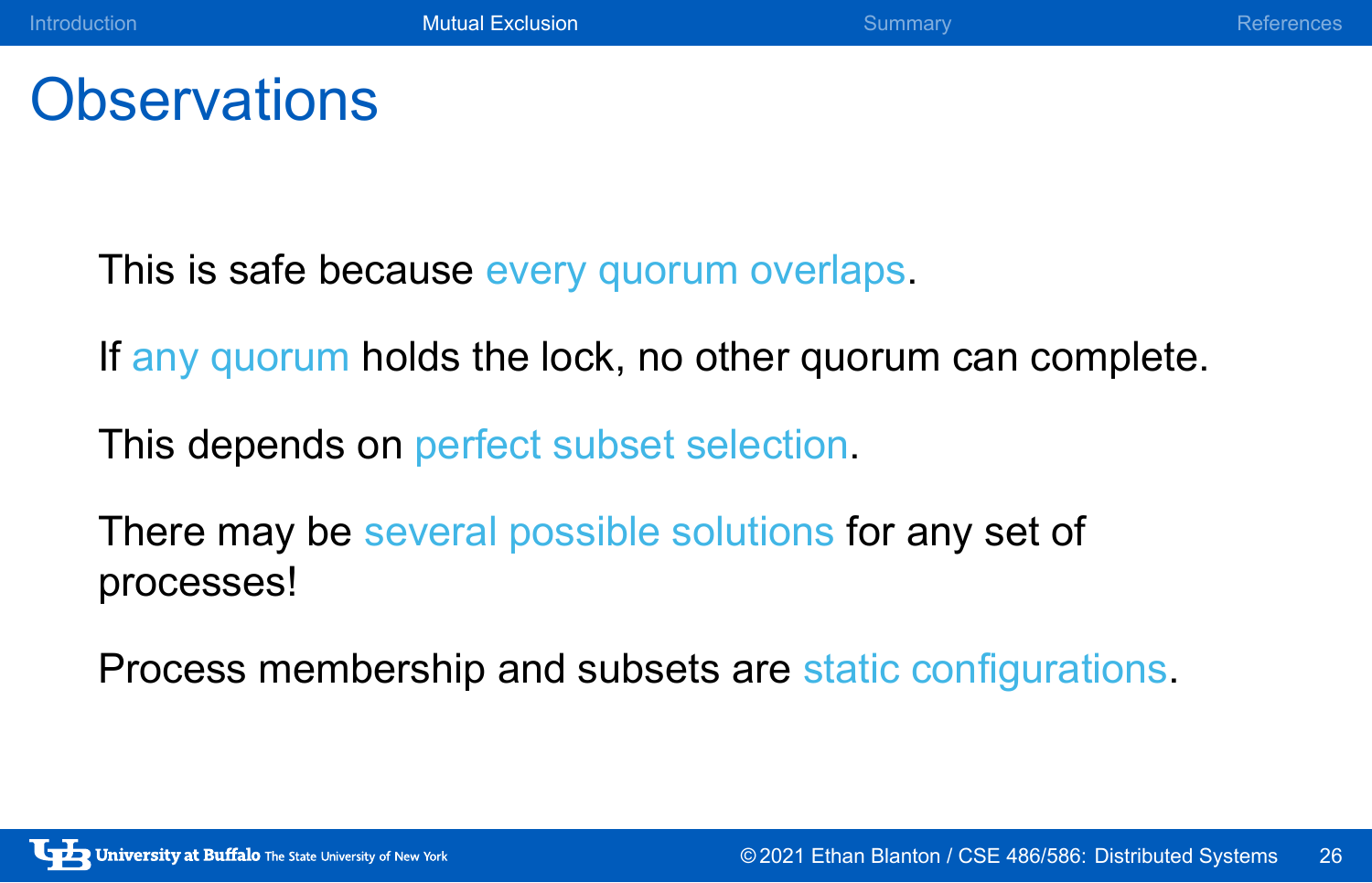## **Properties**

Safety: Similar to Ricart & Agrawala

Liveness:

- Deadlock for any quorum with a failed process
- Special tools to prevent deadlock otherwise

Fairness: Complicated (because of relinquishment), but pretty good

Synchronization Delay: One-way message delay

Throughput: Complicated, but faster than Ricart and Agrawala

Message Complexity: Complicated (*O*( *√ n*))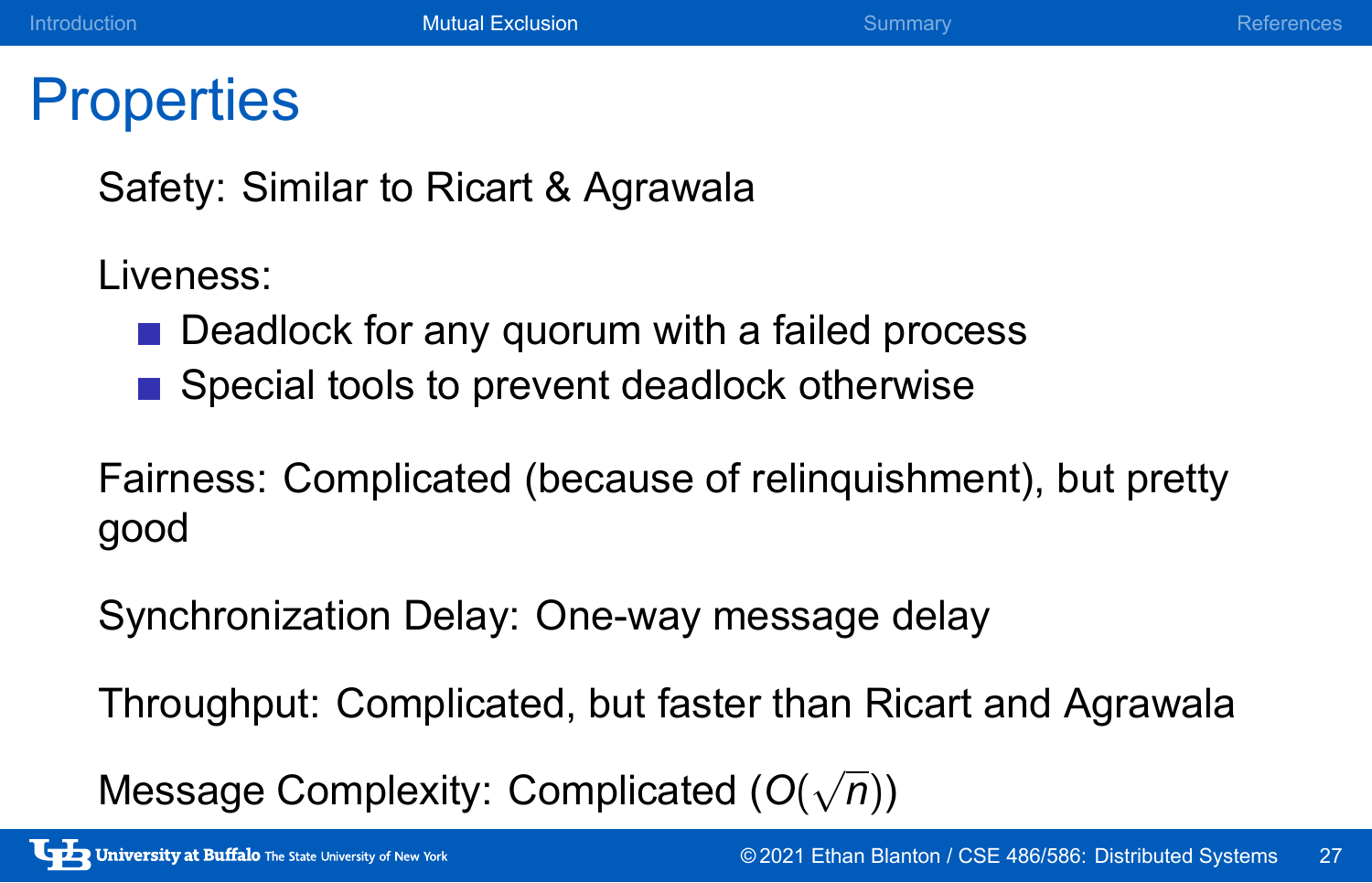**Introduction** References **Mutual Exclusion** Mutual Exclusion Summary References

## **Summary**

- Quorum can solve many problems
- Different quorums have different uses
- **Maekawa's mutual exclusion uses quorum for mutexes**
- $\blacksquare$  Mutexes can be solved with relatively few members in a quorum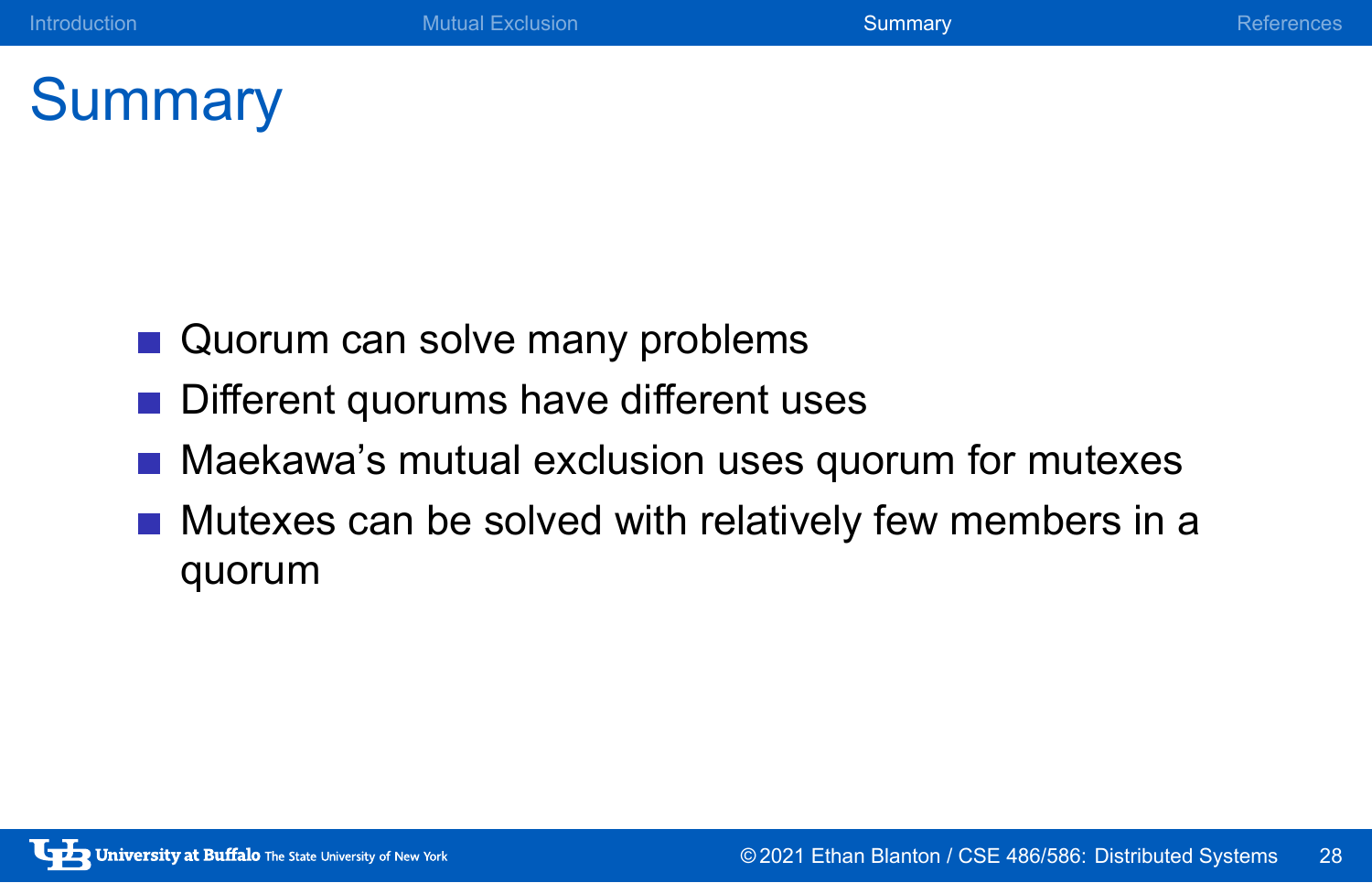### References I

### **Optional Readings**

[1] Mamoru Maekawa. "A *<sup>√</sup> N* Algorithm for Mutual Exclusion in Decentralized Systems". In: 3.2 (May 1985), pp. 145–159. DOI: 10.1145/214438.214445. URL: https://search.lib.buffalo.edu/permalink/01SUNY\_BUF/12pkqkt/ cdi\_crossref\_primary\_10\_1145\_214438\_214445.

**Introduction Mutual Exclusion Mutual Exclusion** Summary **References** 

[2] Glenn Ricart and Ashok Agrawala. "An optimal algorithm for mutual exclusion in computer networks". In: 24.1 (Jan. 1981). Ed. by R. Stockton Gaines, pp. 9–17. DOI: 10.1145/358527.358537. URL: https://search.lib.buffalo.edu/permalink/01SUNY\_BUF/ 12pkqkt/cdi\_crossref\_primary\_10\_1145\_358527\_358537.